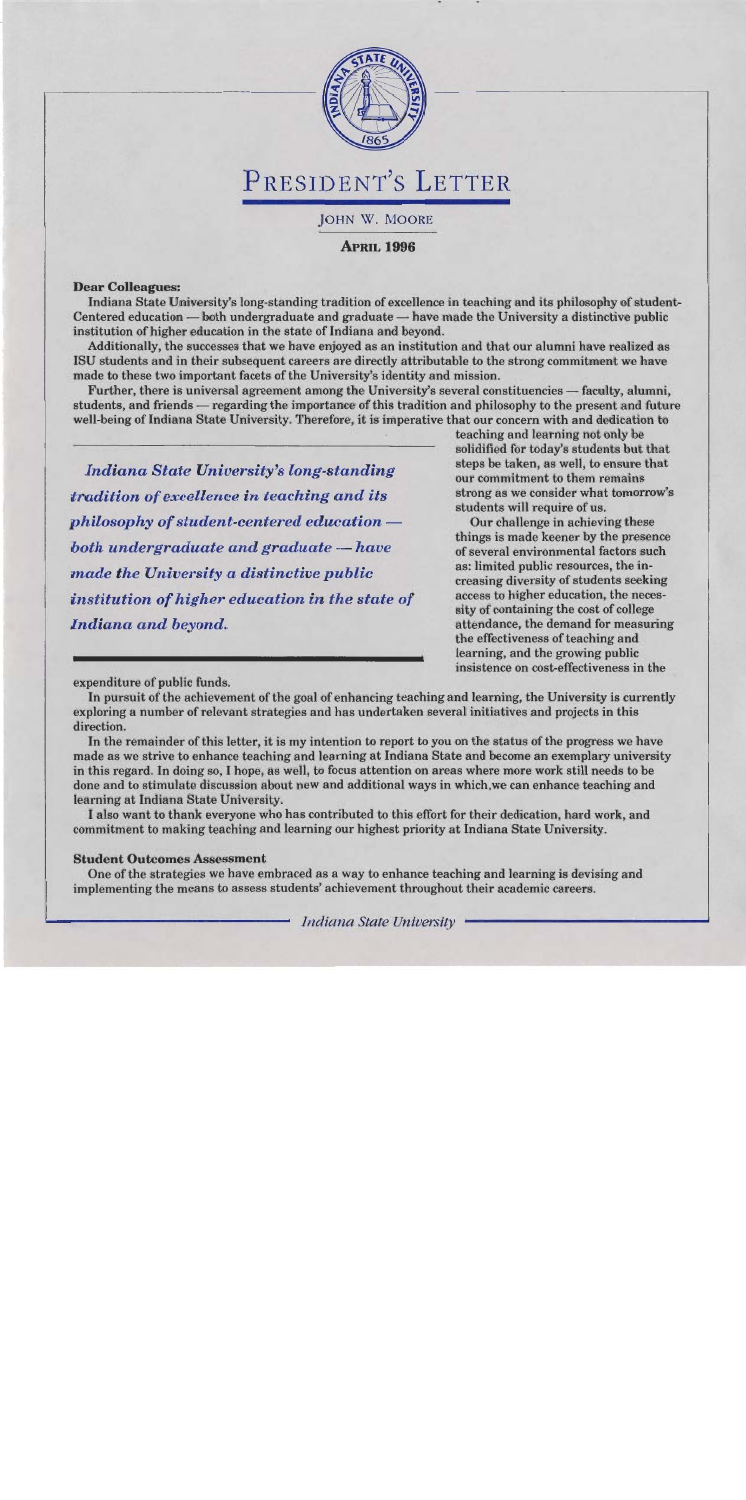Our efforts to assess student outcomes will affect students and faculty alike in a number of ways. For faculty, it will provide, among other things, a meaningful and extensive data base to consult in their efforts to improve the undergraduate educational experience for Indiana State's students. This information can be used to identify program strengths as well as areas for needed growth and development. For students, it will mean that the overall quality of our programs will be improved in a number of different ways.

I am pleased to report that in July 1995 we received notification that the North Central Association for Colleges and Schools had approved the University's Student Outcomes Assessment Plan. So well-received was our plan by the NCA that we were one of three institutions invited by the NCA to participate in a panel discussion concerning assessment in general education held at last year's National **Assessment Conference in Boston.** 

The recognition that this plan has received is eloquent testimony to the thought and work invested in it by faculty from throughout the campus and those individuals who serve on the Assessment Advisory Committee. Another of the plan's outstanding attributes is its comprehensive nature as 143 different programs submitted assessment plans in an impressive display of our academic variety and diversity.

During the current academic year, the Assessment Advisory Committee (AAC) has concentrated its efforts in three areas. These are:

- Financially supporting program implementation of plans;
- Supporting continuing education about the role of assessment in improving the quality of academic programs; and
- Improving communication among campus academic programs concerning successful assessment strategies.

Ultimately, funds were allocated to support these efforts, which to date have been used to:

- Provide support for implementation grants to 23 academic programs during the fall semester.
- Support the attendance of 34 faculty at the November 1995 regional assessment conference in Indianapolis.

· Produce a bi-monthly newsletter through which general information about assessment information and successful assessment strategies can be shared.

Additional funds have been earmarked for a second round of implementation grants this semester.

The 2nd Annual Summer Assessment Workshop will be held this year from May 20-23 and will focus

One of the strategies we have embraced as a way to enhance teaching and learning is devising and *implementing the means to assess* students' achievement throughout their academic careers.

on assessment methodologies. The workshop provides summer stipends for participants as a way of assisting programs and departments in moving toward implementation of their assessment plans. Implementation grant recipients will share results of their ongoing assessment projects during the workshop.

The AAC is presently completing a proposal for a Center for Assessment that would support faculty and academic program assessment efforts.

The academic programs which are developing assessment plans are at various stages in the process of development and implementation of those plans. All program assessment plans should be fully implemented by the 1997-98 academic year in preparation for the next NCA visit.

### **First-Year Experience**

As a way of ensuring that our students succeed while at Indiana State and believing that, in many ways, preparation is the key to excellence in performance, we have designed and implemented a firstyear student experience which will introduce entering students to the community of learning and prepare them to fully realize their talents and abilities.

During the past two years, the First-Year Experience Committee, in conjunction with the staff of the Student Academic Services Center, has developed a new two-credit hour course for entering students -University 101 ("Learning in the University Community") — that is designed to assist students in making the adjustments necessary to enjoy a successful transition to life as a college student both in and out of the classroom. It is the intent of this course to help new students understand how the University functions and how they can successfully function within it.

The course focuses on introducing participants to the concepts and values of a University education, liberal studies, and preparation in the disciplines; fostering within them a sense of tradition, community, and diversity; developing their critical thinking and other academic and personal skills necessary for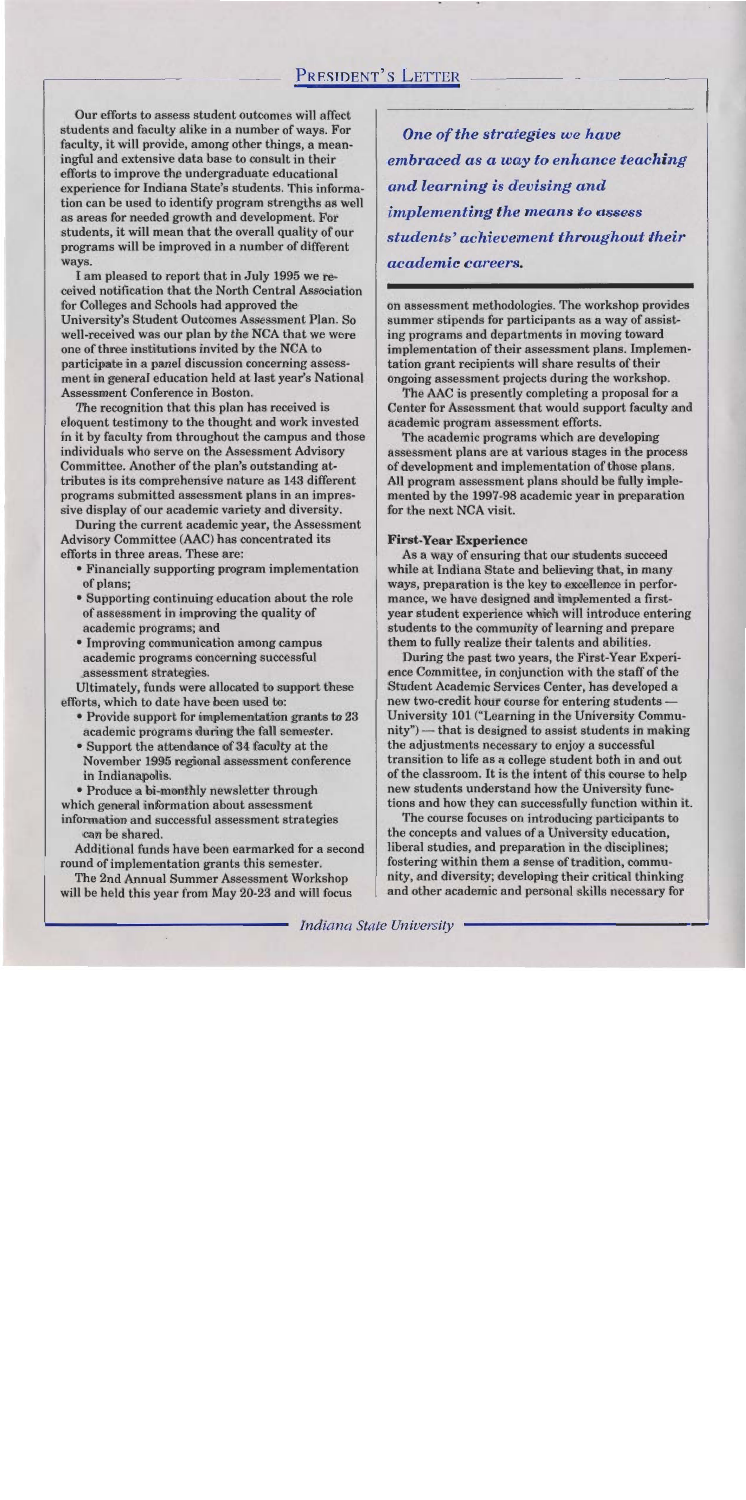success; and providing an introduction to the resources and services of the University.

Materials for this course have been developed by a subcommittee of the First-Year Experience Committee and include a history of Indiana State University, a history of the Terre Haute community, and folk narratives from both the University and the surrounding community, which are found in the Indiana **State University Folklore Archives.** 

These materials, in addition to a study skills text and a book of essays about life in southern Indiana, make up the readings for the class. These materials serve a dual purpose. They have been selected not only to foster the academic skills of entering students but to introduce them to the communities — academic and local — of which they have now become a part.

In accordance with the aims of Indiana State's General Education Program and the intent of the course to build skills for success, students in University 101 write essays, keep journals on assigned topics, engage in a team project, make class presentations, visit various campus facilities, attend presentations and programs on campus, and compile a portfolio of their work for the term.

The course was offered for credit for the first time this academic year, and, although it is open to any University student, it is required only for conditionally admitted students and all entering studentathletes. The fact that this course is taught by faculty and administrators on a voluntary basis - they take on this responsibility in addition to their regular duties — says a great deal about the dedication of our faculty and staff and their interest in seeing Indiana State's students succeed. These individuals go through an orientation program, and their input into the continuing development of the course is constantly sought so that it can be revised in ways that will help us best meet the needs of our newest students.

**Additionally, the First-Year Experience Committee** and the Student Academic Services Center have developed the Supplemental Instruction Program as a way of helping students succeed in courses in which there is a higher-than-usual failure rate.

Through this program, a program assistant is assigned to each of these courses. This assistant is an upper-class student or, occasionally, a graduate student who is chosen by the instructor of the course. The SI assistant works closely with the instructor, attends every class meeting to take notes and do the assignments, and then holds three study sessions each week.

After three semesters of this program, we have found that students who participate in these study sessions achieve a mean grade in the course that is one-half a grade-point higher than the mean grade of those who do not participate. This is exactly the national average for other such programs.

In order to address the needs of prospective college students, the SASC has developed two new summer programs, each of two weeks' duration. One of the programs is intended for participants in the statewide 21st Century Scholars Program and the other is for conditionally admitted students at ISU.

The Summer Seminar for 21st Century Scholars invites 50 high school students from this program to the ISU campus for an academic enrichment experience. The program is intended to introduce these

As a way of ensuring that our students succeed while at Indiana State and believing that, in many ways, preparation is the key to excellence in performance, we have designed and implemented a first-year student experience which will introduce entering students to the community of learning and prepare them to fully realize their talents and abilities.

students to life in a collegiate environment and to foster confidence in their ability to succeed in postsecondary education. The program's two weeks are devoted to writing and producing a 21st Century Scholars magazine and developing an oral presentation of some of their written work and excerpts from folk literature.

We're excited about having this opportunity to provide an introduction to college life and Indiana State for these future collegians, and look forward to helping them succeed.

**Success Through Early Preparation (STEP), the** summer program for conditionally admitted students, is an optional program held just prior to the beginning of the fall term. It is designed to provide an indepth academic orientation for students who wish additional help and support in making the transition to collegiate life.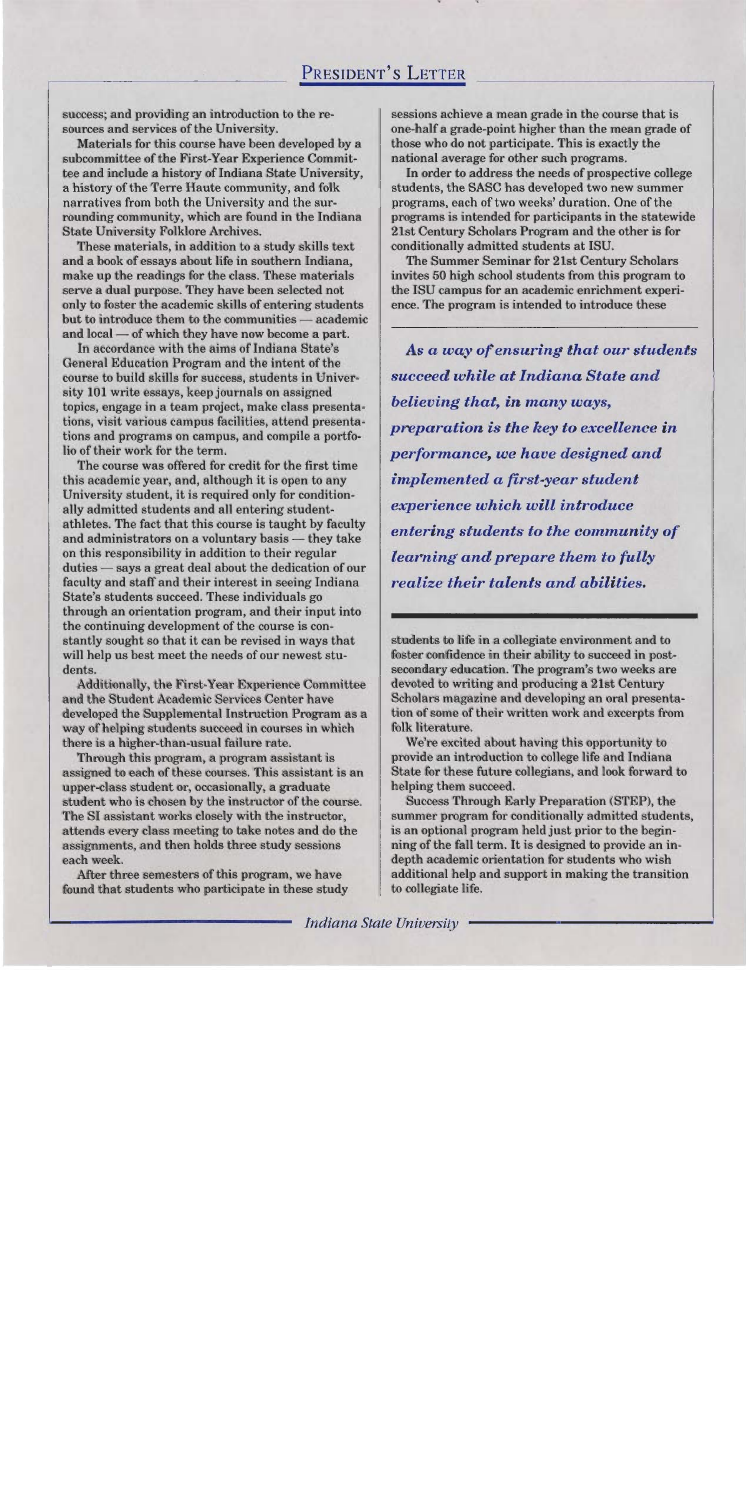With the establishment of the Center for Teaching and Learning at Indiana State we believe we now possess a tremendous vehicle for promoting effective teaching, continued faculty development, and the highest quality learning experience for ISU students.

Students who elect to participate in this program take non-credit basic courses in math, study skills, composition, and computing in order to strengthen their performance in these areas in a non-competitive setting. They are also introduced to campus facilities and services and meet with representatives of Student Life Programs and Financial Aid.

The experience also allows these students to work closely with their academic advisers on an individual basis and to form a support group before the start of the academic year - a time which, as we all know, can be hectic and overwhelming.

### **Center for Teaching and Learning**

With the establishment of the Center for Teaching and Learning at Indiana State we believe we now possess a tremendous vehicle for promoting effective teaching, continued faculty development, and the highest quality learning experience for ISU students.

These things the Center seeks to accomplish by: • Assisting individuals, programs, and

- departments in assessment and development of pedagogical strategies
- Providing workshops designed to enhance specific teaching skills for faculty, adjunct instructors, and teaching assistants
- Developing synergistic relationships with existing campus resources
- Providing assistance to new educators to campus
- Providing support in addressing special teaching/ learning needs
- Supporting the use of new technologies in classrooms
- Serving as a clearinghouse for information about activities, events, resources, and projects related to the enhancement of teaching and learning
- Acquiring and distributing grant moneys for new course development, exploration of innovative

teaching methods, and/or research in creative pedagogy.

Last year, funding was identified for a base budget for the Teaching and Learning Center. At that time, a Search and Screen Committee for a Center director and an Advisory Committee for the Center also were established.

Terrence W. O'Connor, who is a professor of education, educational leadership, and administration/ foundations, ultimately was selected as director of the Center. The campus was formally introduced to the Center at an open house on April 4 of last year.

Thanks to the efforts of the Advisory Committee, the Center was able to have an almost immediate impact as several summer institutes and workshops were held.

The "Student Outcomes Assessment Workshop" provided information and hands-on experiences to assist departments in the development of effective student outcomes assessment programs.

A workshop on "Approaches to Student Advisement" provided faculty with insight into developmental approaches to student advisement. Various workshop activities also helped participants clarify their own perceptions of advisement.

At the "Improving Your Classroom" workshop, participants discussed various methods of student learning with emphasis being placed on developing strategies for assessing teaching effectiveness. Then, this group collaborated to design the next steps in improving classrooms at Indiana State.

"Using the Information Infrastructure" proved to be a popular program. It was designed for both the beginner and more experienced faculty and focused on assisting faculty in identifying ways they could apply current technologies to their teaching. Participants chose workshop tracks with a particular focus or stand-alone sessions.

In "Teaching Large Classrooms," 13 faculty who usually teach large classes discussed topics unique to their respective classrooms such as student learning styles and large class environments, alternatives to the standard lecture, and teaching styles and goals in large class environments.

This fall, Professor O'Connor joined others in welcoming new faculty to the ISU community and offered a session on "Teaching Tips for New Faculty" during New Faculty Orientation. A New Faculty Handbook, which included sections on "Life as a New College Teacher," "Knowing the Fundamentals of Teaching," and "How to Improve Your Teaching," as well as a listing of campus resources, also was given to each new faculty member. In December new faculty were the Center's guests at a luncheon during which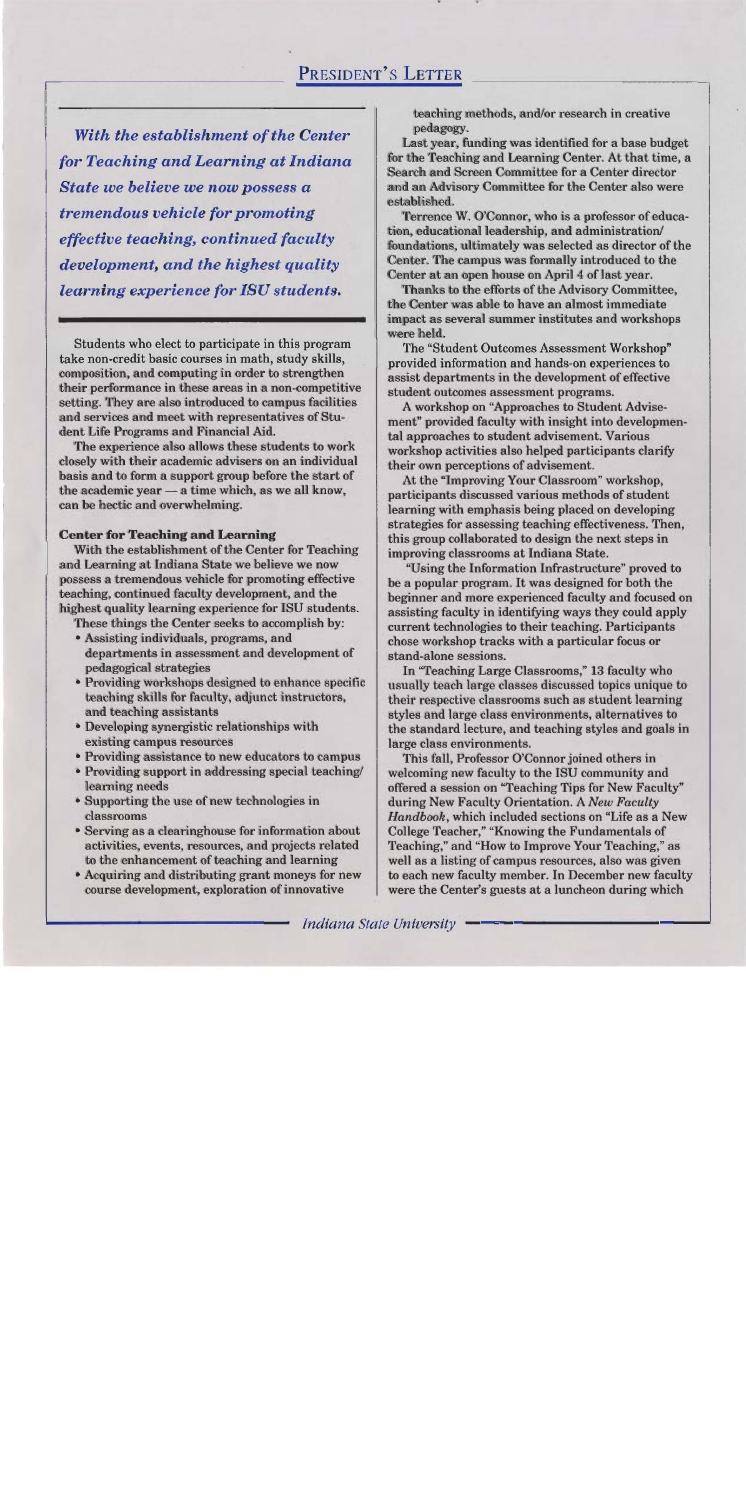the Center's role and function were discussed.

The Center, in cooperation with the School of Graduate Studies, sponsored a graduate teaching assistant orientation. As a result, a heightened awareness of teaching assistants' support became apparent. A Teaching Assistant Handbook, which gave new graduate assistants a historical background of the campus, contained a number of teaching tips, described campus resources, and listed phone number for teaching assistants and faculty participants' extension numbers. Many teaching assistants requested the opportunity to have on-going discussions

**Improving the quality of academic** advising remains a high priority for **Indiana State, and the University has** undertaken a comprehensive effort to improve the academic advisement of all students.

about effective instruction. Once again, the Center opened its doors to a cadre of scholars seeking to enhance their classroom environments, and, as a result, bi-monthly meetings are held in the Center which focus specifically on the teaching assistant experience from a pedagogical perspective.

The Center, together with the Faculty Senate, the Deans Council, the Student Government Association, and the Office of Academic Affairs, co-sponsored a national teleconference on academic dishonesty. Strategies were discussed on how to discourage academic dishonesty; many of those strategies, faculty acknowledged, could be incorporated immediately into their own classrooms.

The Center also hosted an open house for adjunct faculty during which a panel of experienced adjunct faculty shared some of their classroom experiences and how they had dealt with certain challenges. Each participant also was given a handbook for part-time faculty. The open house enabled the Center to communicate the services and support it could offer part-time faculty and represented an opportunity for faculty and administration to acknowledge the contribution that part-time faculty make to the ISU community.

The cooperative nature of the Center and the importance that faculty are placing on its work is evident in the assistance that many of the recipients of the Caleb Mills Award for Teaching Excellence provided in support of specific Center initiatives during its first year of existence.

The Center for Teaching and Learning has also hosted discipline-specific activities. Peter Carino, director of the Writing Center, designed a workshop for faculty who require writing from their students but are sometimes disappointed with the results. The workshop dealt with such topics as how to interpret assignments, develop writing topics, and improve writing skills holistically. Todd and Beth Whitaker also shared their experiences using active learning in the classroom.

As a way of welcoming faculty, teaching assistants, and students back from break for the current semester, the Center hosted WinterFest '96. This two-day event offered activities such as incorporating technologies in learning experiences, discussing the legal rights of students with disabilities, examining the leadership role, and numerous other activities.

There are any number of exciting things going on at the Center each day, and I urge all of you to drop by and get to know the people there and what it can offer you in the way of professional development.

### **Academic Advisement**

Improving the quality of academic advising remains a high priority for Indiana State, and the University has undertaken a comprehensive effort to improve the academic advisement of all students.

The importance of showing improvement in this area is underscored by the fact that our students have indicated in recent surveys that relative to other areas on campus, they are dissatisfied with the academic advising they receive. As a way of guiding the University's efforts toward improvement in this area, the Academic Advising Coordinators Group and a subcommittee of the First-Year Experience Committee have developed a "Statement on Academic Advising" for adoption by the University.

This statement reiterates the University's commitment to quality advising, describes the characteristics of good advising, and enumerates the responsibilities of University administrators, advisers, and students in promoting successful educational experiences. It is currently under consideration by faculty and student government, and we hope that it will adopted as University policy in the near future.

Also under development is an Academic Advisers' Handbook which has been prepared by Cathy Baker, Bobbie Bakker, and Doug Timmons and is designed to assist advisers to deliver quality advising. A draft of the Handbook is currently available on the ISU Gopher and contains sections on central issues in